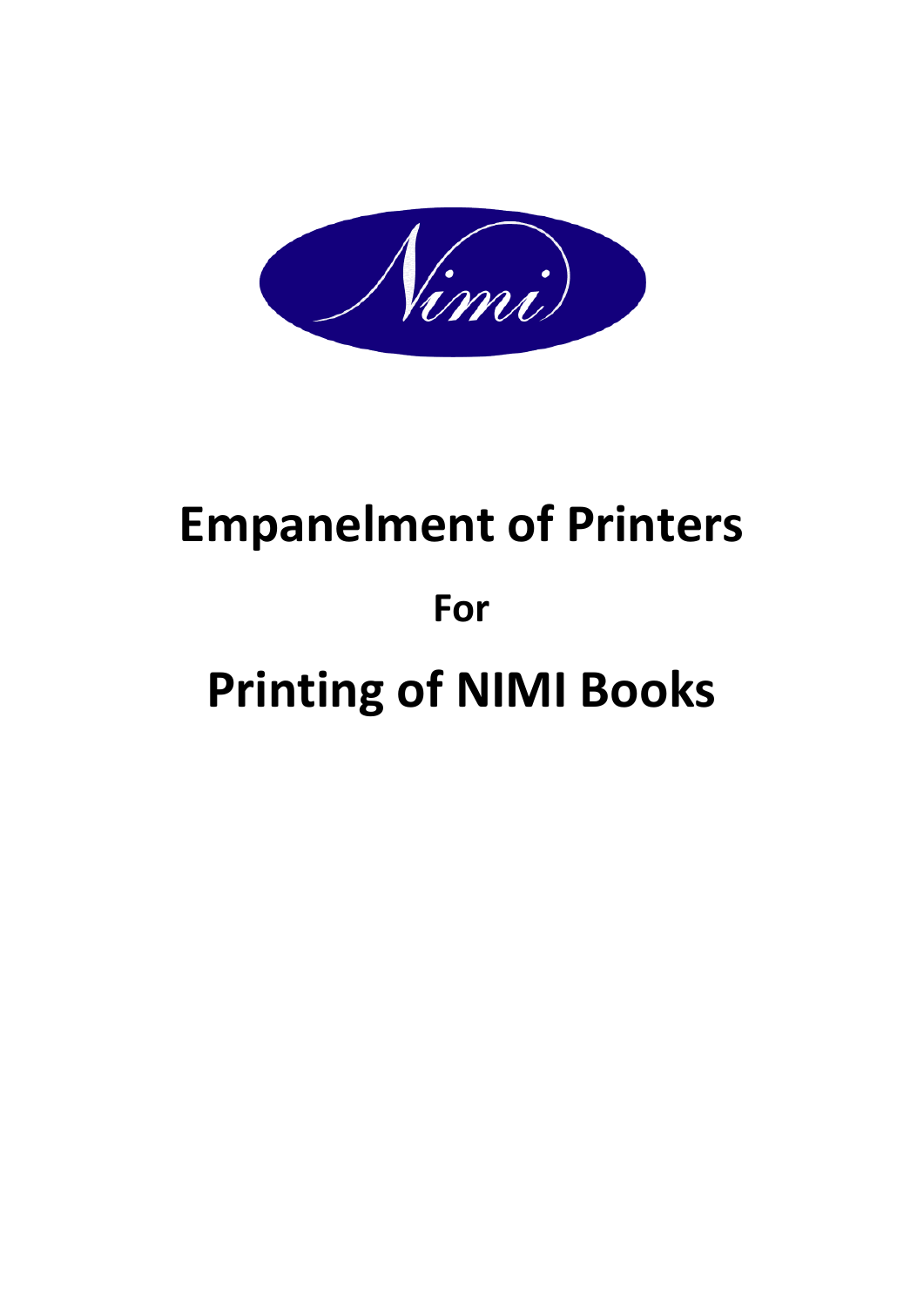**NATIONAL INSTRUCTIONAL MEDIA INSTITUTE** 



(AN AUTONOMOUS INSTITUTION) Directorate General of Training Government of India ‐ Ministry of Skill Development and Entrepreneurship Post Box No.3142, CTI Campus, Guindy Industrial Estate, Guindy, Chennai ‐ 600 032. **OFFICE : 044-2250 0657, 044-2250 0248 DIRECTOR 044-2250 0256 FAX : 044-2250 0791**  E-mail : chennai-nimi@nic.in nimi bsnl@dataone.in

## **1. EMPANELMENT OF PRINTERS**

National Instructional Media Institute, Ministry of Skill Development & Entrepreneurship, invite applications from reputed printing firms/ Companies for empanelment of printers to print NIMI Books. The Application document containing details of eligibility criteria, submission requirement and brief objective & scope of work etc. it can be obtained from the website **www.nimi.gov.in/tender**. Further details/hard copies may be obtained from **The Executive Director, National Instructional Media Institute, Ministry of Skill Development & Entrepreneurship, CTI Campus, Guindy Chennai‐600032. Telephone No: 044‐22500256 & email:** chennai‐nimi@nic.in**.** The eligible organizations may submit their responses in sealed envelopes in prescribed format to **The Executive Director, National Instructional Media Institute, Ministry of Skill Development & Entrepreneurship, CTI Campus, Guindy, Chennai – 600032 before 31.07.2017**.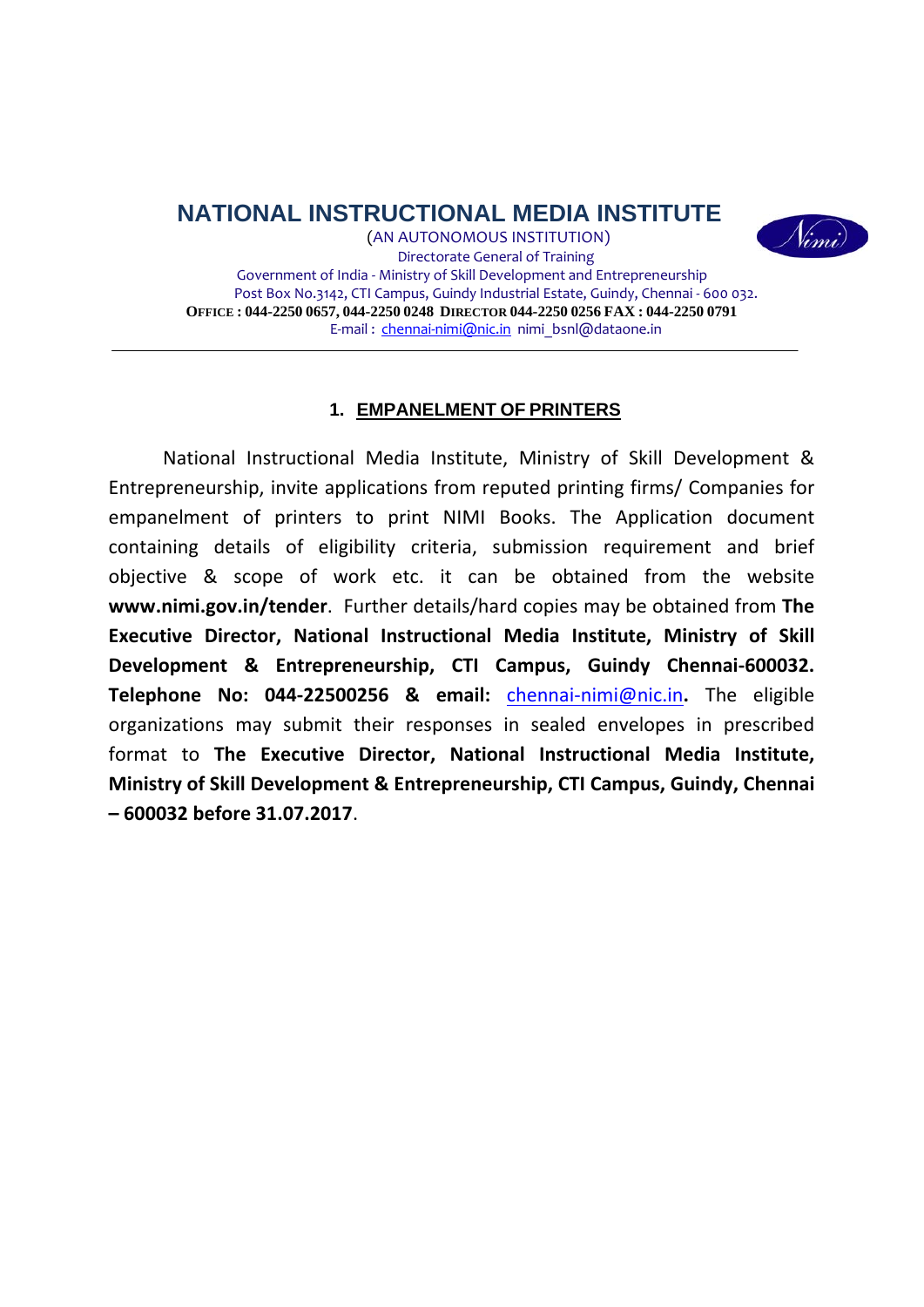## **2. LETTER OF INVITATION**

Letter No: NIMI/MS/B‐30016/ADMIN/2016 National Instructional Media Institute Government of India Directorate General of Training Ministry of Skill Development & Entrepreneurship

Chennai, 27<sup>th</sup> June 2017

Dear Sir/Madam,

National Instructional Media Institute, Ministry of Skill Development & Entrepreneurship, Government of India invites applications from reputed Printing firms/ Companies having experience in printing of publication works". The Application containing details of eligibility criteria, submission requirement and brief objective and scope of work etc. is enclosed. The application document is also available on the website www.nimi.gov.in/tender.

You are requested to submit your responses in sealed envelopes on prescribed format to the undersigned before 31.07.2017

Yours sincerely,

Executive Director National Instructional Media Institute Directorate General of Training Ministry of Skill Development & Entrepreneurship CTI Campus, Guindy, Chennai – 600032 Telephone No.– 044‐ 22500256 Email – chennai‐nimi@nic.in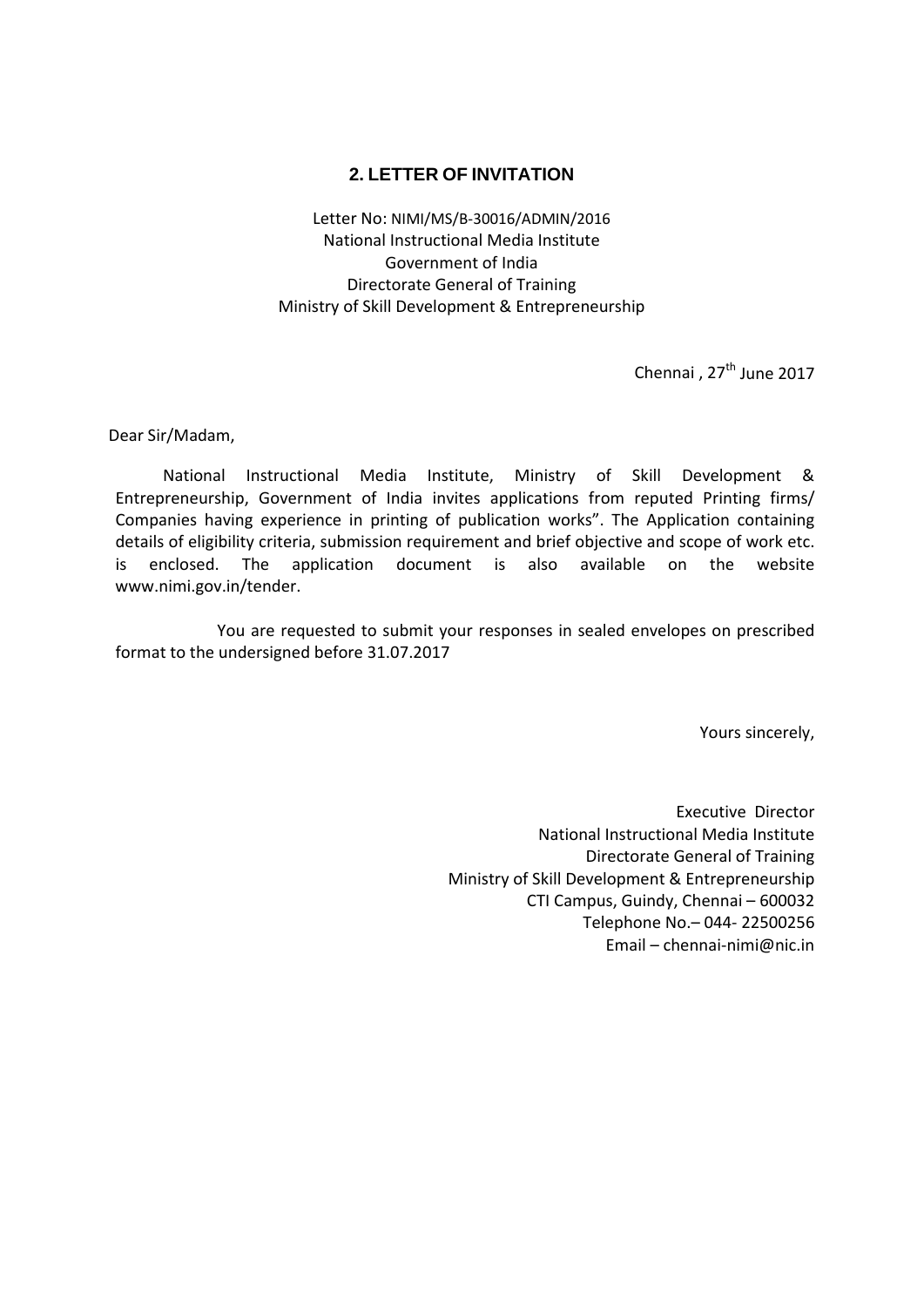#### **SECTION I**

## **GUIDELINES TO APPLICANTS**

 This **National Instructional Media Institute (NIMI)** comes under the aegis of Directorate General of Training (DGT), Ministry of Skill Development & Entrepreneurship, Govt. of India. This Institute is Developing, Printing and Publishing Instructional Material (Books) for the use of the **trainees and trainers of CTS trades** for securing overall improvement in the standard of training imparted in around **13,000 ITIs covering 18 lakhs trainees i**n both Government and Private Industrial Training Institutes and for Industries & establishments implementing the Apprenticeship training programs

 These text books are printed in single, two and four colours text in international A4 size. The print order of these books runs from 1000 copies to 20,000 copies. The detail requirements and specifications of the NIMI's print jobs are enumerated in Section III of the document.

 The printers who fulfill the criteria of printing machineries mentioned in section-II and other terms and conditions only will be considered for empanelment after physical inspection. Those printers who are empanelled in NIMI will have to give a bank guarantee

.

 After inspection of the printing press, if the press is found suitable, the printer will be asked to submit a bank grantee of Rs.50,000/-(Rupees Fifty thousand only). This Security will Remain with NIMI till the printer is on the panel of NIMI and no interest will be paid by the NIMI on the security money deposited by the printer.

 This empanelment can be terminated if any violation of term and conditions are found, Before submitting the application form duly filled in, please ensure that you have attached the self attested photo copies of all the documents as listed in the Printer's Checklist enclosed in Annexure –II. Applicant has to submit section IV dully filed in all respect.

**Note: The firms should have their own printing unit and the firms who have the real experience in printing industries only should apply. Offers from agent / middlemen will not be considered.**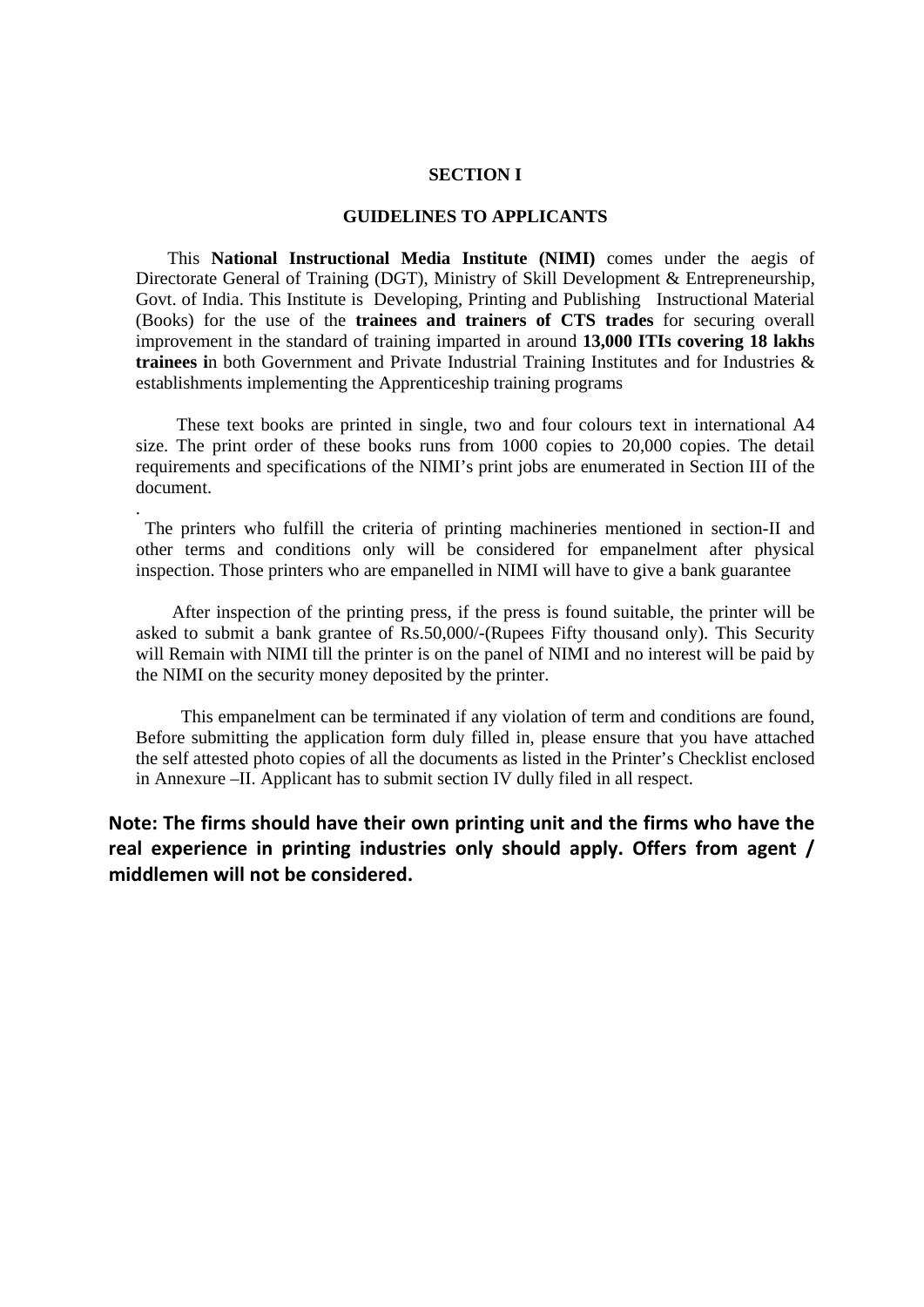## **SECTION II**

## **QUALIFICATION CRITERIA**

## **1) Qualification Criteria for Empanelment on the panel of NIMI Offset Printers**

- The NIMI is desirous to empanel Offset printers
- The cut off year for the age of printing machine is 1990. Printing machine manufactured before the cut of year of 1990 should not be included in the list of printing machines.
- The applicant printer must be in existence for the last 5 (Five) years out of which Printer must have at least 2 (two) years experience in book production.
- The applicant printer must be registered with local/municipal body or should have a License / Registration to run the press (of all the premises where the machineries etc. are installed) issued by concerned local Govt. body for running /having a press.
- The applicant printer should have PAN number issued by Income Tax Deptt, VAT Registration with TIN number and Sales Tax Registration.
- The applicant printer should have ownership documents of the establishment.
- An Self affidavit on stating that no case is pending against the Printer under copyright act and the Printer has never been blacklisted by any Government/Semi Government/Government Undertaking or by any Autonomous body.

## **2) Minimum criteria for empanelment is as under:**

#### **a. Plate Making Unit**:

 Printers must have **Full-fledged Plate making Unit** with **pasting table, printing down Frame, processing unit** for developing the plates at their premises. **CTP or CTCP** system is desirable.

#### **b. Printing Machines:**

The Applicant Printer must have a minimum of **3 (three) offset printing machines** of the following specifications

- a) 1 (One) Machine- **4 (four) color Sheet Fed Offset Printing machine** of not less than  $23'' \times 36''$  size.
- b) 1 (One) Machine **2 (two) colors or more colors Sheet Fed Offset Printing machine** of not less than 23"×36" size.
- c) 1 (One) Machine **single color Sheet Fed Offset printing machine** of not less than size 23"x36" offset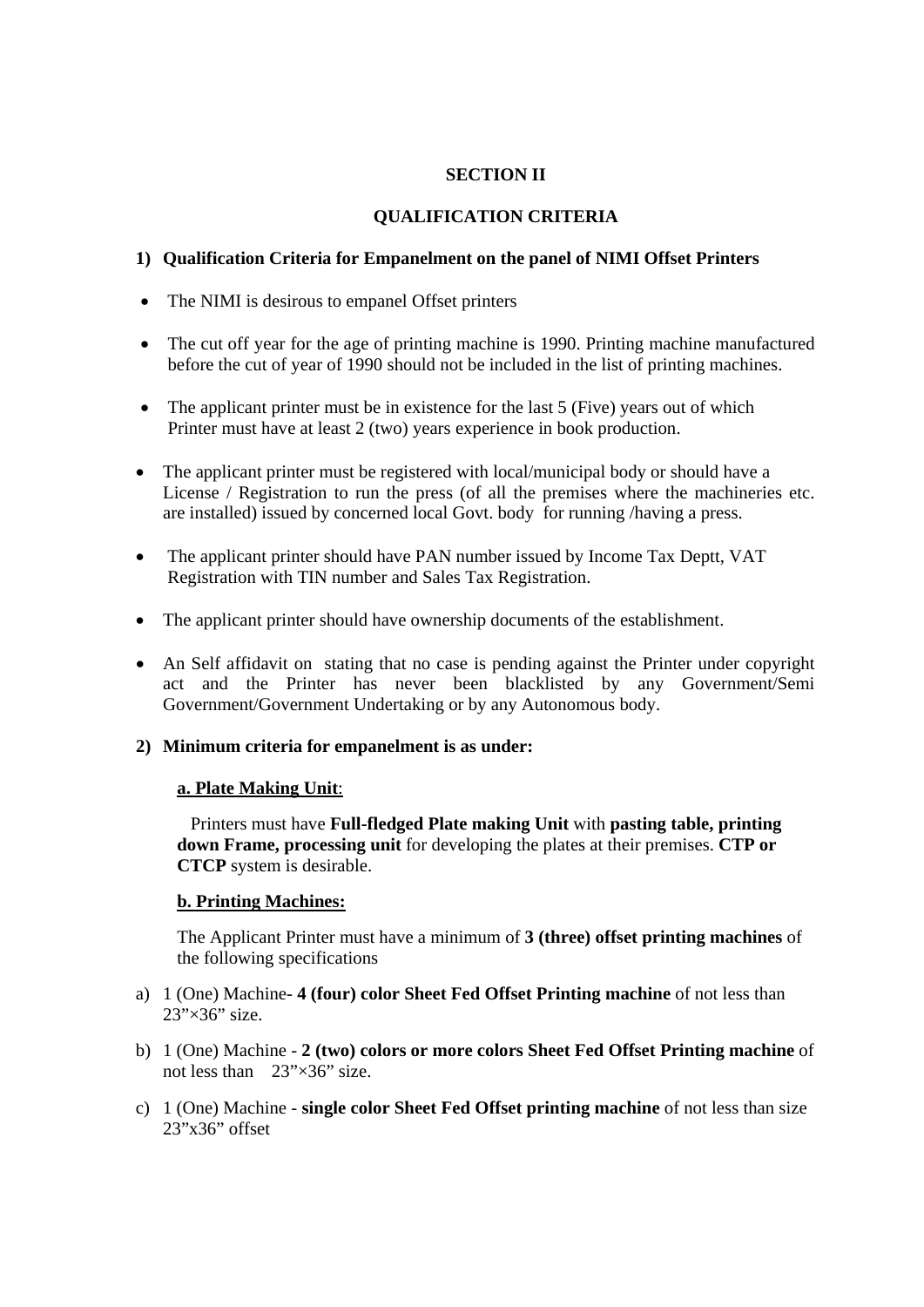## **c. Binding Machinery and Equipment:**

- a) **1 (one) Automatic Combination Folding machines** of not less than **30" size** capable of performing 3 (three) folds or **2 (two) semi automatic Folding machines** of not less than **30" size** each capable of performing 3 (three) folds.
- b) **1 (one) thread sewing machines** it should be have **minimum 8 rockets (needle head)**.
- c) **1 (one) wire stitching machines** it should be capable of stitching **spine of 1".** .
- d) **1 (one) Perfect Binding machines of 6 (six) clamps** (or) **2 (two) Perfect Binding machines of 3 (three) clamps** (or) **3 (three) Perfect Binding machines of 1 (one) clamp each**.
- e) **2 paper cutting machines** out of which one machine should be programmed cutting machine of not less than 36"size (or) **1 (one) 3 knife trimmer**.
- f) In packing section should have **2 (two) strip packing machine**.

**d. Storage Space**: The press should have sufficient (**100 sq. meter minimum**) space for the safe storage of paper and printed forms.

**e. Generator of at least 50 KVA**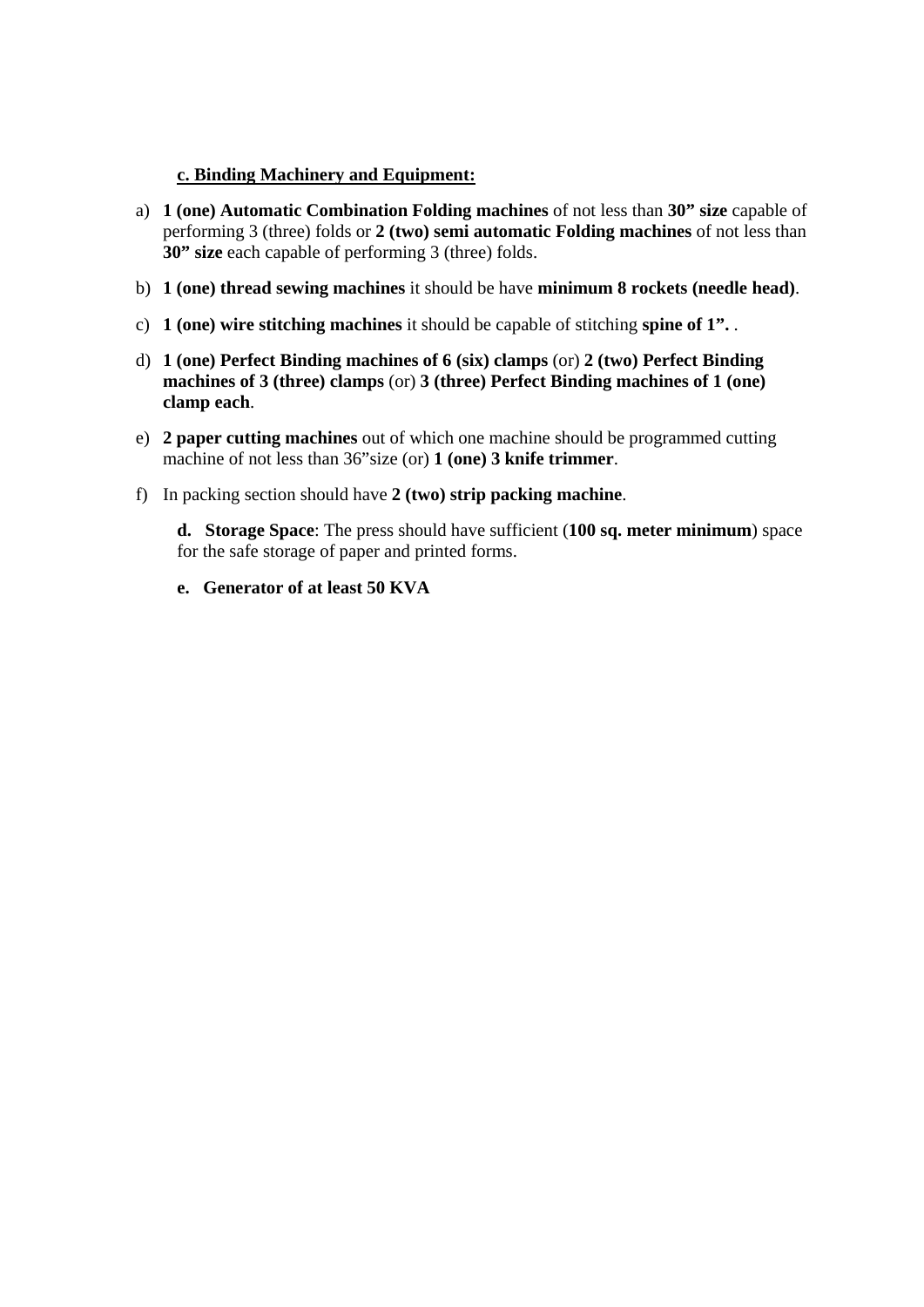#### **SECTION III**

#### **SCHEDULE OF REQUIREMENTS AND SPECIFICATIONS**

#### **01. Requirements**

The NIMI publishes about 1000 textbook pertaining to ITI and other educational Materials in Hindi, English and other regional languages every year in various quantities, the print order of which ranges from 1000 to 20,000 copies. These publications are printed in single colours, two colours and four colours by using presensitized plates (PS) or CTP plate's .**The paper for printing of these publications is provided by the NIMI and to be lifted by the Printer from NIMI office / Place mentioned by NIMI**. The paper sizes and subsequent trimmed sizes noted against each are given below:

**02. Text Paper and Book Sizes** 

**Paper Sizes of Text Paper** 

**61 CM X 86 CM (24''X34")** 

**Cover Board** 

**48 CM X 68.5 CM** (19'' X 27'')

**Books Size** 

 **21 CM X 29.7 CM ( 8. 25' X 11.6")** 

## **SPECIFICATIONS**

## **1. Specifications for Printing Quality**

**The ink to be used in printing of NIMI Books should bear the following qualities**:

- 1. The ink should be of a **good standard** in quality having sufficient quantity of **finely grind pigments**.
- 2. The ink should be **adequately viscous to fully transfer** and **stick on paper** but should not fully penetrate in the paper reflecting **"See Through"**.
- 3. The ink should have good drying quality to avoid **"Set off"** problems.
- 4. The ink should not be so **tacky to snatch/pick up the paper** or coating on paper while printing.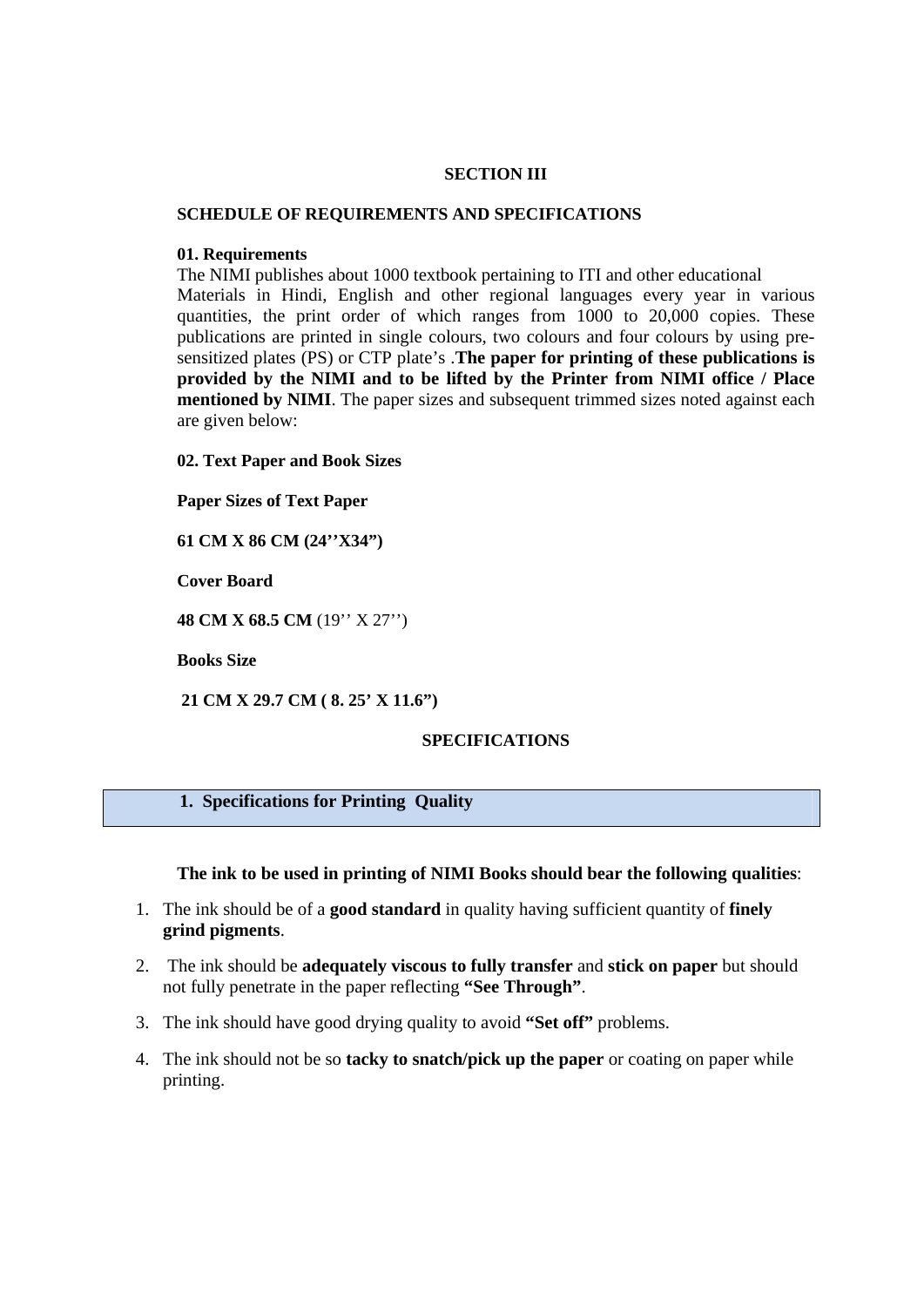- 5. **Perfect registration** of colors should be maintained throughout while printing the jobs, **The folio line and or numbers**, given either on top or at the bottom of the pages, should be in perfect alignment with the folio lines and or numbers of the preceding pages of the book.
- 6. There should be **controlled release** of ink as per requirement of the job and suiting to the quality of paper to avoid "See Through" and uneven inking.
- 7. There should be **uniform/even inking** throughout the book without patches of over/under inking and fluff traces/spots.
- 8. There should be **no roller marks in shape** of **lighter/heavier color strips** on **solid** or **screen grounds** visible when printed.
- 9. The printing impression throughout the book should be **sharp and of full tonal values** of image areas as obtaining in the positives and match with machine/progressive proofs if supplied by the NIMI as samples.
- 10. There should be no **"Set Off"** and or any **"Scum"** and or any **spot** neither within the image area nor on the non-image area of any page of the book or on cover of the book, whether printed on single side or on both the sides.
- 11. In a job of special colors the **shade of color should match** with the **shade of color sample provided** by the **NIMI** and there should be **no variation** in any of the shades throughout the book.

#### **2. Specifications for Binding Quality**

- 1. The folding of formes should be done in such a manner that the folio numbers on odd pages (given right bottom of the page) fall exactly on the page having even pages on the other side.
- 2. Before folding the formes it should be ensured that no **such form is folded** which is torn or has **spots**, **scum** and or is not **perfect in printing**.
- 3. While gathering the forms it should be ensured that **only one forme** from each pile of forms, (arranged in sequence) is lifted/gathered, so that no **double or extra** forme of the same number is found in the book or no forme is found missing in sequence.
- 4. After gathering the sets of formes of the book it should be **pressed properly** to form a firm **crease** and get **compact** to **facilitate** the binding.
- 5. While **side-stitching** the books, the **two staples** should be put (leaving equal space at the head and tail of the book after trimming) **leaving 3 -5 millimeters space** (depending on thickness of the book) from the spine edge before do the **perfect binding**.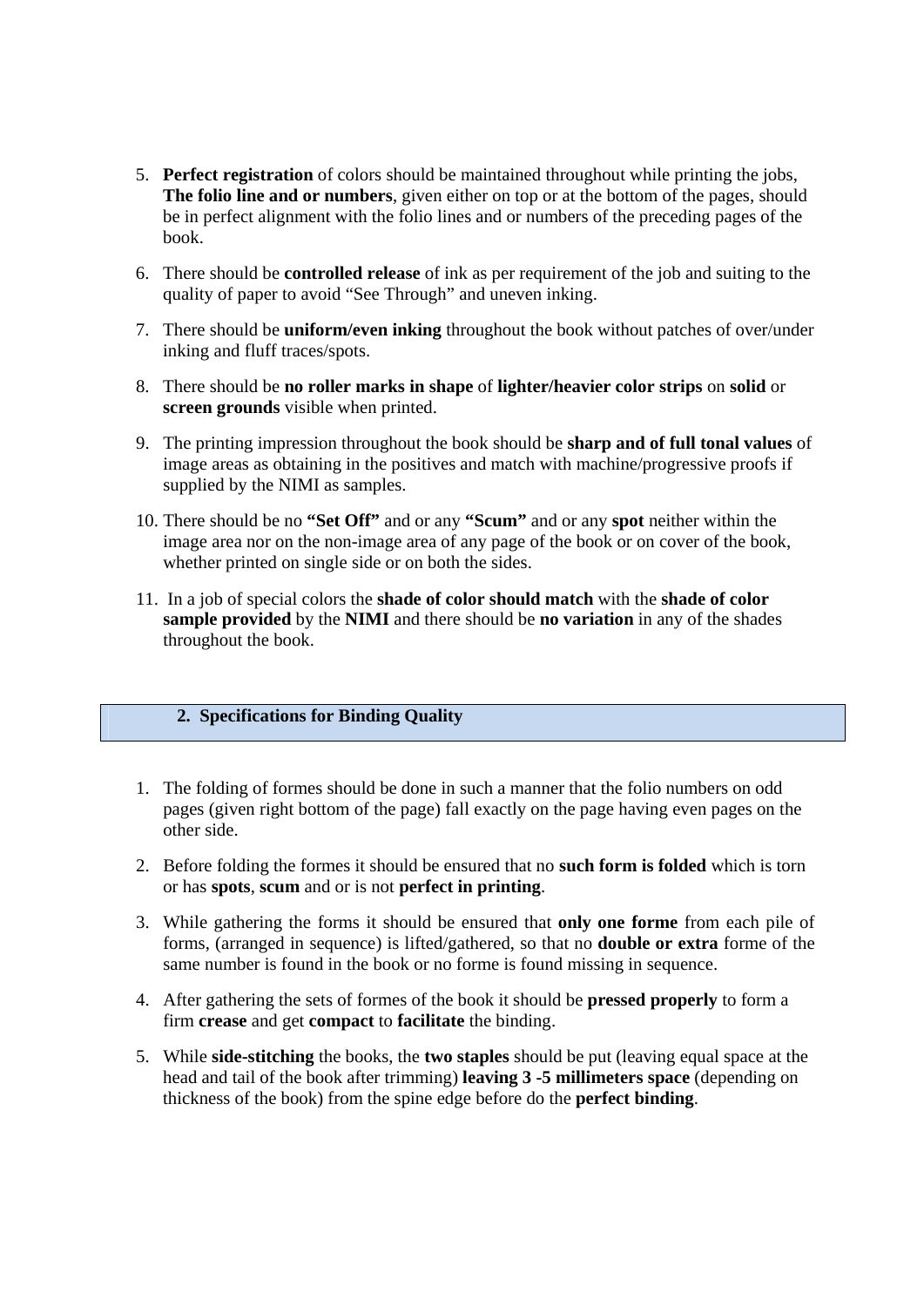- 6. While section sewing the book, it should be ensured that the **thread and string/catgut** are **tough** and the **groves for catguts are appropriate in depth**.
- 7. Before drawing on the cover on the **Direct perfect (or) Side stitched (or) Section Sewn books**, all the covers should be properly creased at the two edges of the spine and also on 1st and 4th cover leaving 6-8 millimeters space (depending on size of the book) from the spine edge to facilitate proper opening of the cover of the book.
- 8. In **Side Stitched/Section Sewn** Books drawing on of cover and applying of **glue on spine** should be done on perfect binding machine. The glue applied on the spine of the book should be of a **good quality** and **adhere** with the **spine firmly** to **sustain frequent opening** of the book and **seasonal effects** leaving no possibility of separation of covers or any leaf of the book.
- 9. While perfect binding a book, it should be ensured that the **spine shaving knife** and the **groove making device** of the machine are sharp enough to form a smooth shave of the spine separating all the leaves of the book and make appropriate grove for filling in the glue to hold firmly the spine and cover of the book.
- 10. The glue used in perfect binding should be **fresh** and of a **high standard in quality**, **to hold the thickness of the books.**
- 11. The **glue** used should be **weather resistant**, firm binder of all the **leaves of the book** with **Cover** and **flexible** to bear the **frequent and flat opening** of the book.
- 12. **No leaf** or the **cover of the book** should come out while **flat opening of the book** or turning over the cover. **The glue** should not crack **under any circumstance**.
- 13. All the **three sides** of the books, to its **full thickness** should be **trimmed smoothly** at **right angle.**
- 14. **Each book** should be **trimmed** in the **exact international A4 (21CM X 29.7CM)**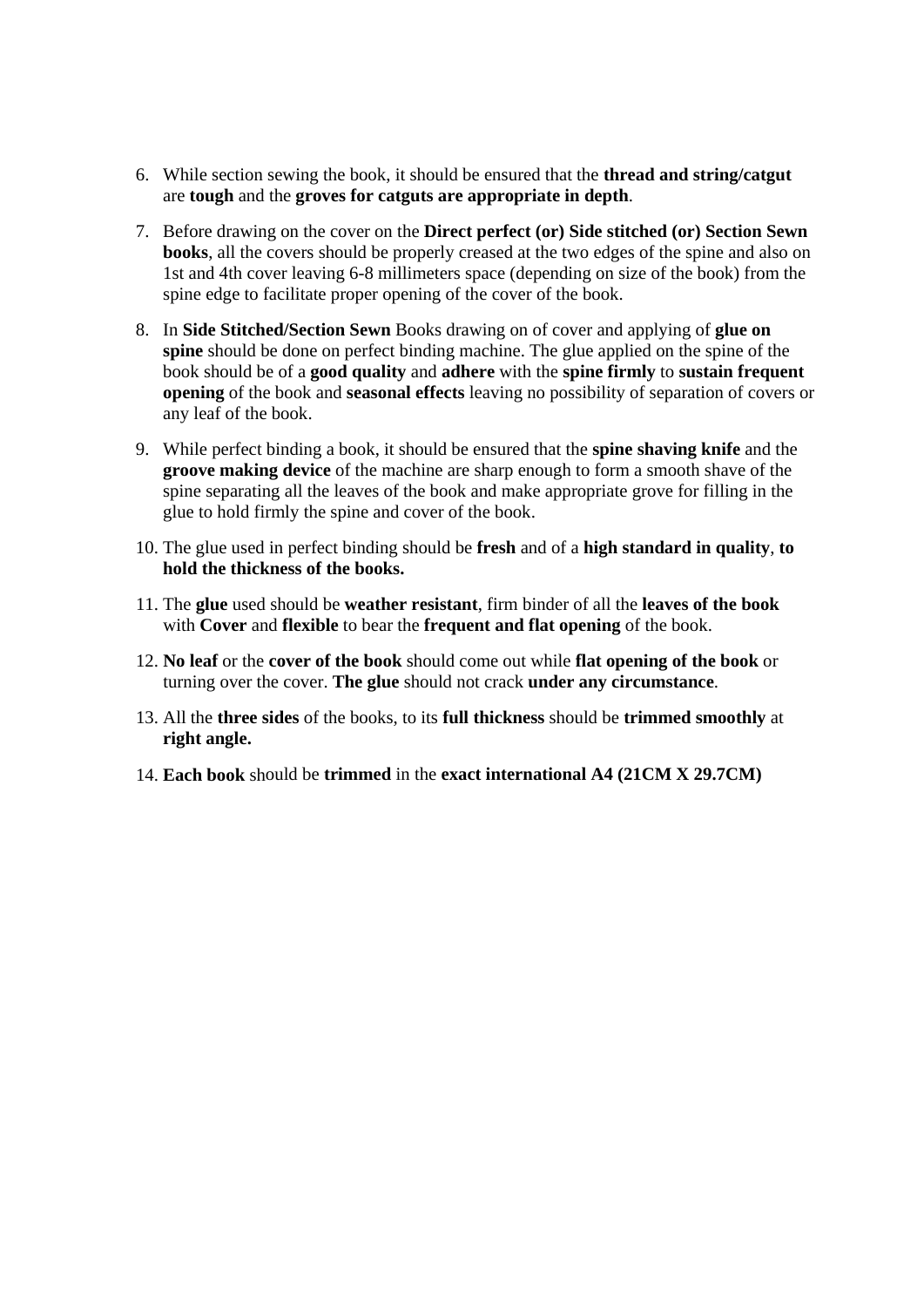## **Section IV Application Form for Empanelment on the panel of NIMI offset printers FORMAT-1**

| <b>1.Organizational Details</b>                                                                        |  |  |  |  |  |
|--------------------------------------------------------------------------------------------------------|--|--|--|--|--|
| Name of Organization <sup>®</sup>                                                                      |  |  |  |  |  |
|                                                                                                        |  |  |  |  |  |
| Address <sup>⊉</sup>                                                                                   |  |  |  |  |  |
| Registered Office:                                                                                     |  |  |  |  |  |
| Works:                                                                                                 |  |  |  |  |  |
| Ownership Details <sup>\$</sup>                                                                        |  |  |  |  |  |
| Mention Proprietary concern<br>(or) Partnership(or) P.Ltd                                              |  |  |  |  |  |
| Contact person:<br>Name of the proprietor<br>(or) MD (or) GM                                           |  |  |  |  |  |
| Number of Units of the press                                                                           |  |  |  |  |  |
| Telephone No./s <sup>2</sup>                                                                           |  |  |  |  |  |
| Fax <sup>₹</sup>                                                                                       |  |  |  |  |  |
| Email <sup>®</sup>                                                                                     |  |  |  |  |  |
| License No:<br>(Issued by local govt.body of<br>all the premises where the<br>machinery are installed) |  |  |  |  |  |
| Registration No:                                                                                       |  |  |  |  |  |
| Pan No:                                                                                                |  |  |  |  |  |
| Sales Tax Registration No:                                                                             |  |  |  |  |  |
| VAT registration No with<br>TIN No:                                                                    |  |  |  |  |  |

Signature of the applicant

Full name of the applicant

Stamp & Date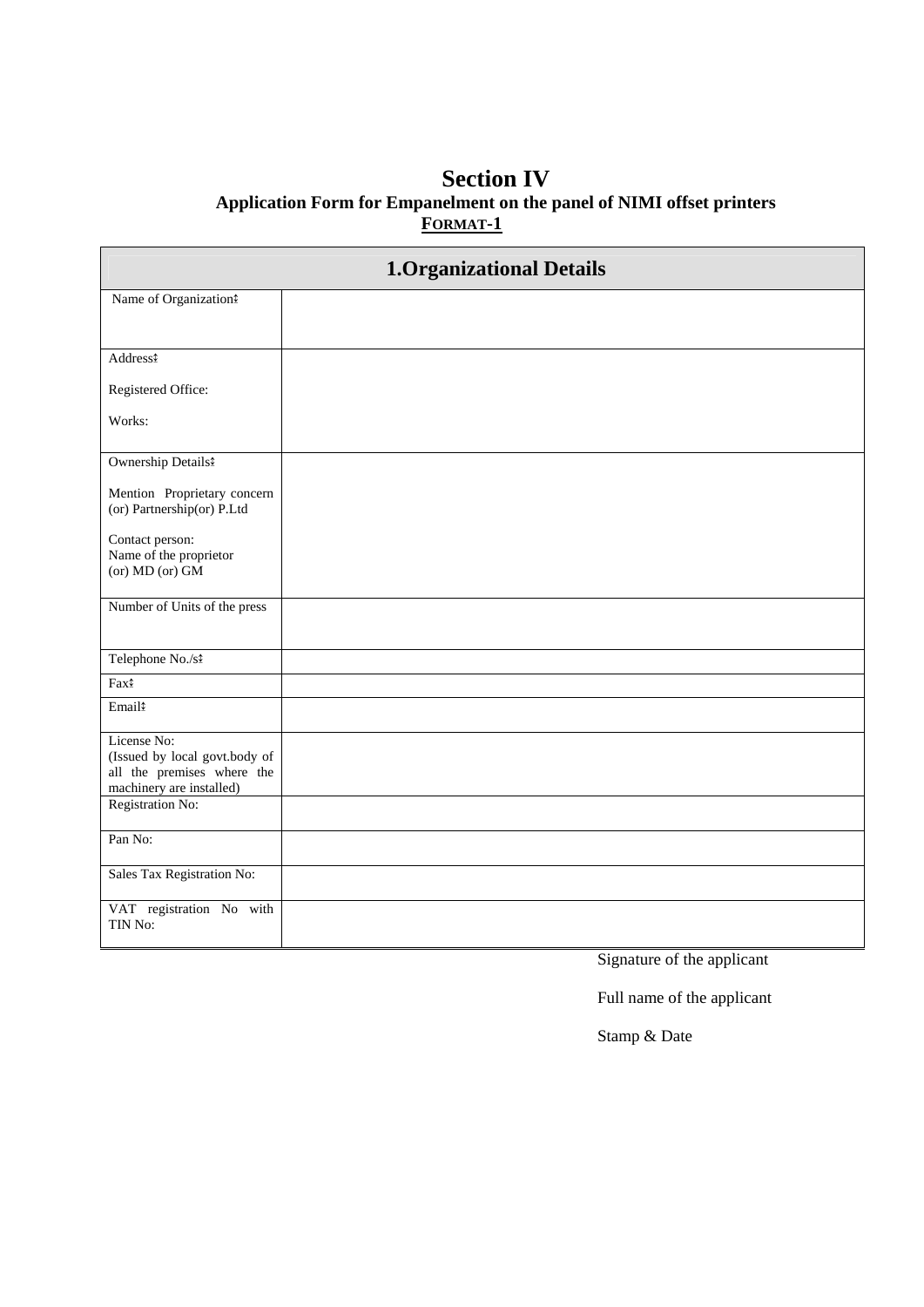## **FORMAT2**

## **2.Machinery Details**

## 1. List of Machineries

## **Printing machineries (Single color & Multi color)**

| S1.No                       | Make / Model | Size /        | $\blacksquare$<br>Year of | Speed per | Production        |
|-----------------------------|--------------|---------------|---------------------------|-----------|-------------------|
|                             |              | Configuration | manufacture               | Hour      | Per 8 hours shift |
|                             |              |               |                           |           |                   |
| $\mathcal{D}_{\mathcal{L}}$ |              |               |                           |           |                   |
| 3                           |              |               |                           |           |                   |
| $\overline{4}$              |              |               |                           |           |                   |
| 5                           |              |               |                           |           |                   |

## **Pre Press machineries (Plate exposing machine (or) CTP (or) CTCP, Plate Process.**

| S1.No | Make / Model | No. of   | Size /        | Year of     | Production        |
|-------|--------------|----------|---------------|-------------|-------------------|
|       |              | Machines | Configuration | manufacture | Per 8 hours shift |
|       |              |          |               |             |                   |
|       |              |          |               |             |                   |
|       |              |          |               |             |                   |
|       |              |          |               |             |                   |
|       |              |          |               |             |                   |
|       |              |          |               |             |                   |
|       |              |          |               |             |                   |
|       |              |          |               |             |                   |
|       |              |          |               |             |                   |

## **Post Press machineries (Folding machine, Section sewing machine, wire stitching machine, Perfect Binding machine & Cutting machines**

| S1.No | Make / Model | No. of   | Size /        | Year of     | Production        |
|-------|--------------|----------|---------------|-------------|-------------------|
|       |              | Machines | Configuration | manufacture | Per 8 hours shift |
|       |              |          |               |             |                   |
|       |              |          |               |             |                   |
|       |              |          |               |             |                   |
|       |              |          |               |             |                   |
|       |              |          |               |             |                   |
|       |              |          |               |             |                   |
|       |              |          |               |             |                   |
|       |              |          |               |             |                   |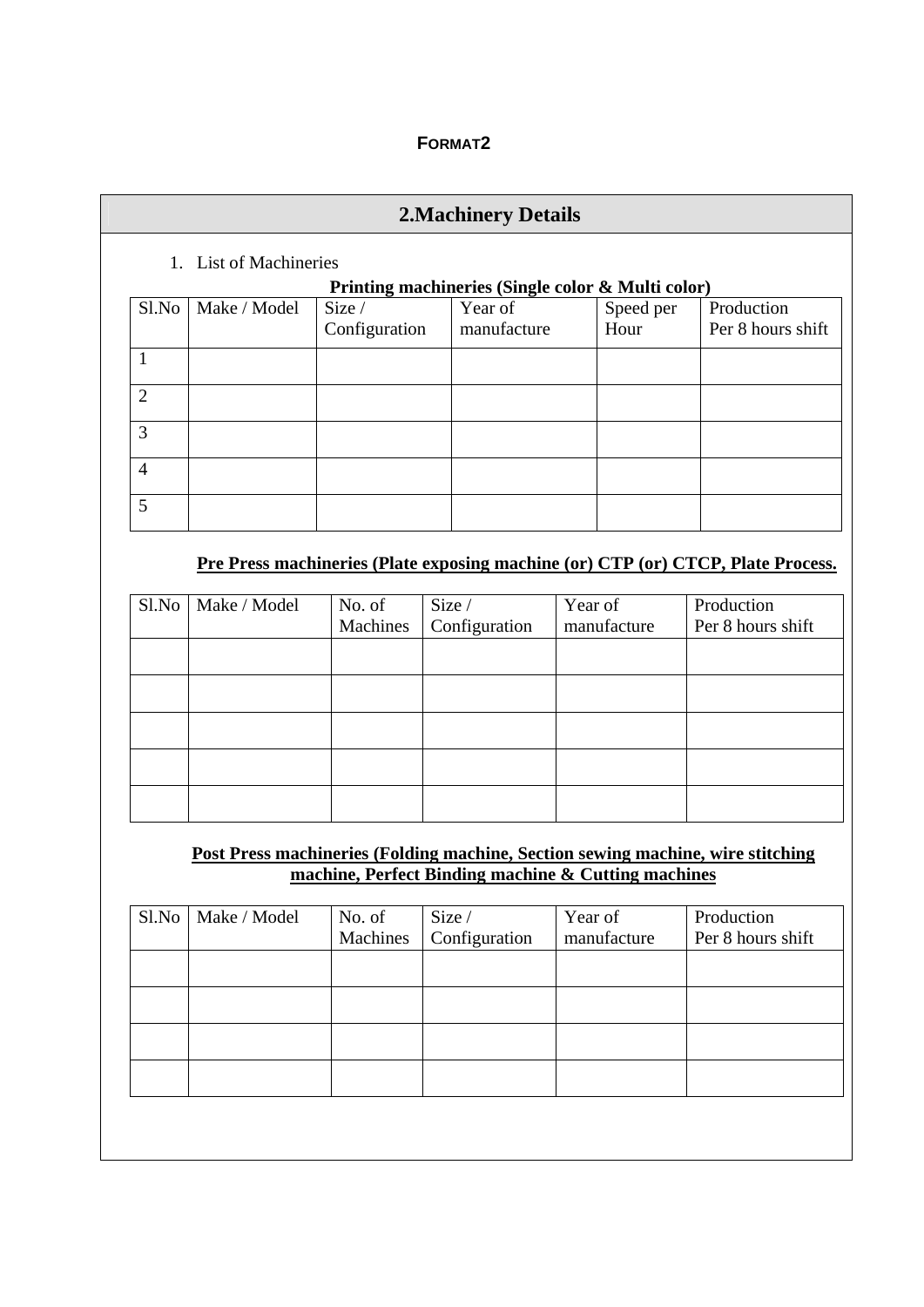## **Packing machineries ( Strapping machine, Shrink wrapping machine)**

| Sl.No   Make / Model | Size /<br>Configuration | Year of<br>manufacture | Production<br>Per 8 hours shift |
|----------------------|-------------------------|------------------------|---------------------------------|
|                      |                         |                        |                                 |
|                      |                         |                        |                                 |
|                      |                         |                        |                                 |
|                      |                         |                        |                                 |

## 2. Total Area Of the Press

|      | Covered carpet area | Storage area |
|------|---------------------|--------------|
| Jnit |                     |              |
| . .  |                     |              |
| Unit |                     |              |
| 2:   |                     |              |
|      |                     |              |

- 3. Electricity Details
- 4. Details about alternative power source if any, and additional details about machineries and equipments

Signature of the applicant

Full name of the applicant

Stamp & Date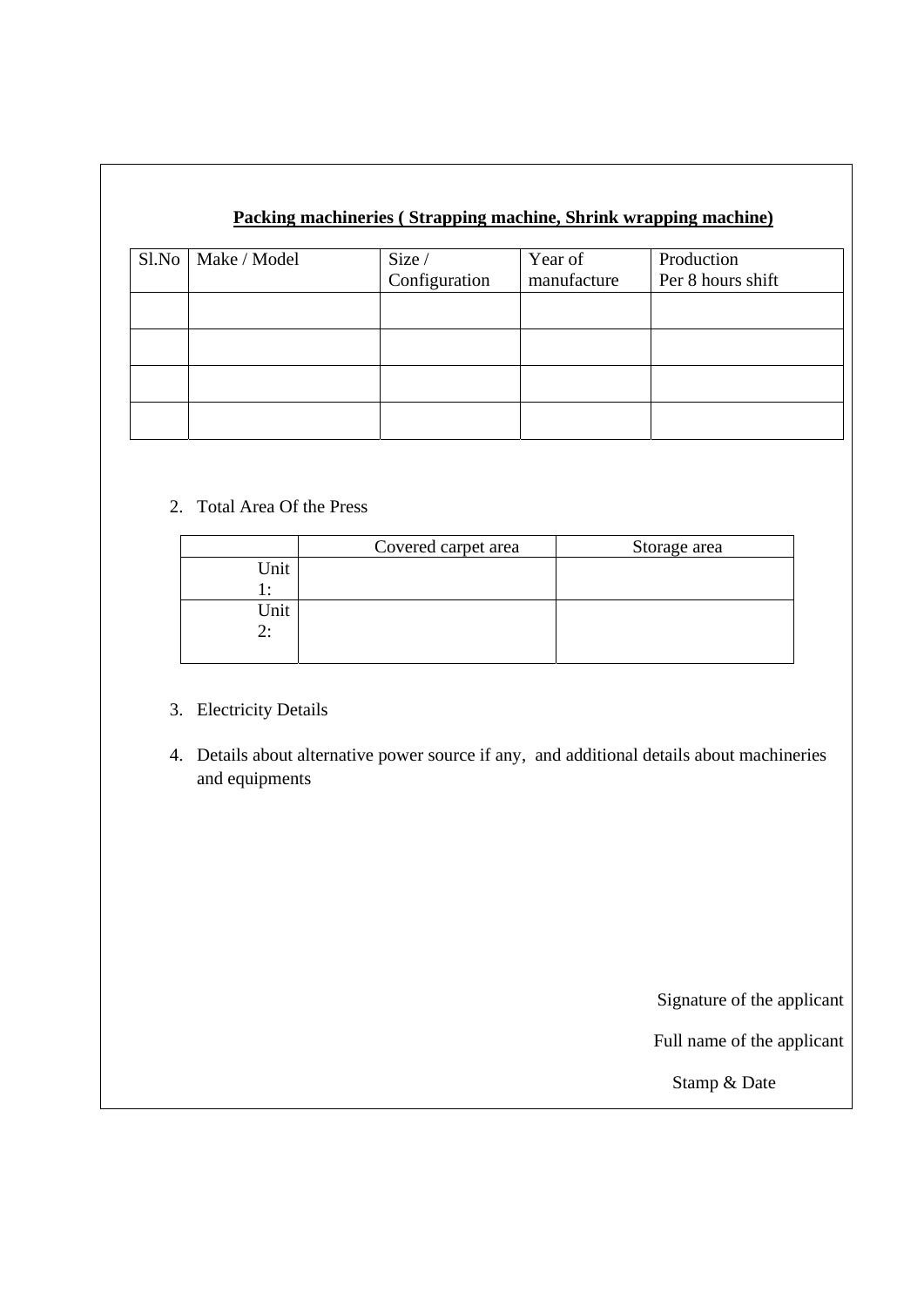## **Format‐3**

|              | Years     | Turnover                                                                           | Net profit (in |
|--------------|-----------|------------------------------------------------------------------------------------|----------------|
|              |           | (in Lakhs of Rs)                                                                   | Lakhs of Rs)   |
| $\mathbf I$  | 2013-2014 |                                                                                    |                |
| $\mathbf{I}$ | 2014-2016 |                                                                                    |                |
| III          | 2016-2017 |                                                                                    |                |
|              |           | 1. Experience summary (Please attach it as an annexure if the space is not enough) |                |

Note: Please attach auditor's certificate in support of your claim.

Signature of the applicant

Full name of the applicant

Stamp Date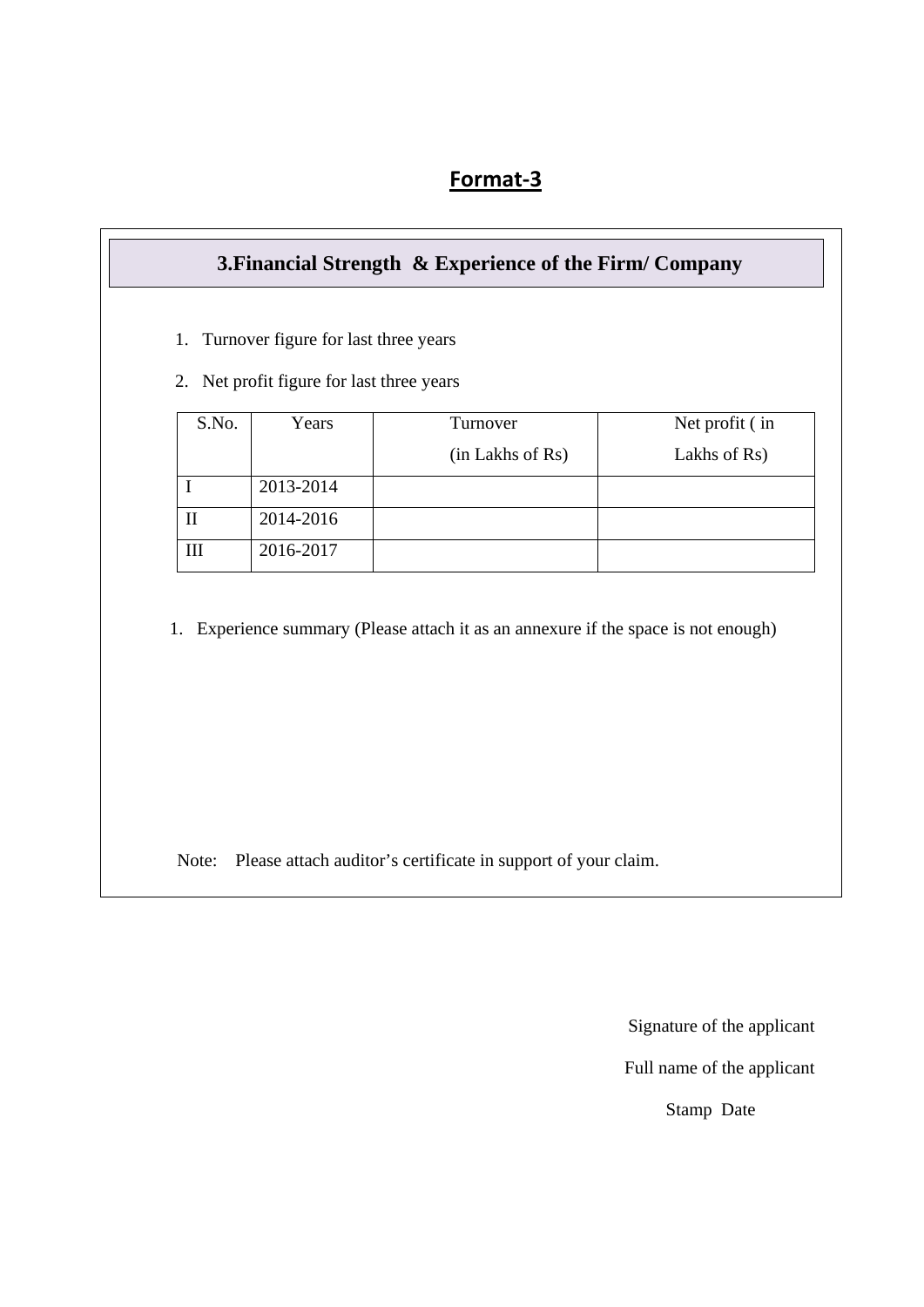## **FORMAT-4**

| S.No. | Name of the organization and address | Month and<br>year | Nature of job<br>done |
|-------|--------------------------------------|-------------------|-----------------------|
|       |                                      |                   |                       |
|       |                                      |                   |                       |
|       |                                      |                   |                       |

Stamp & Date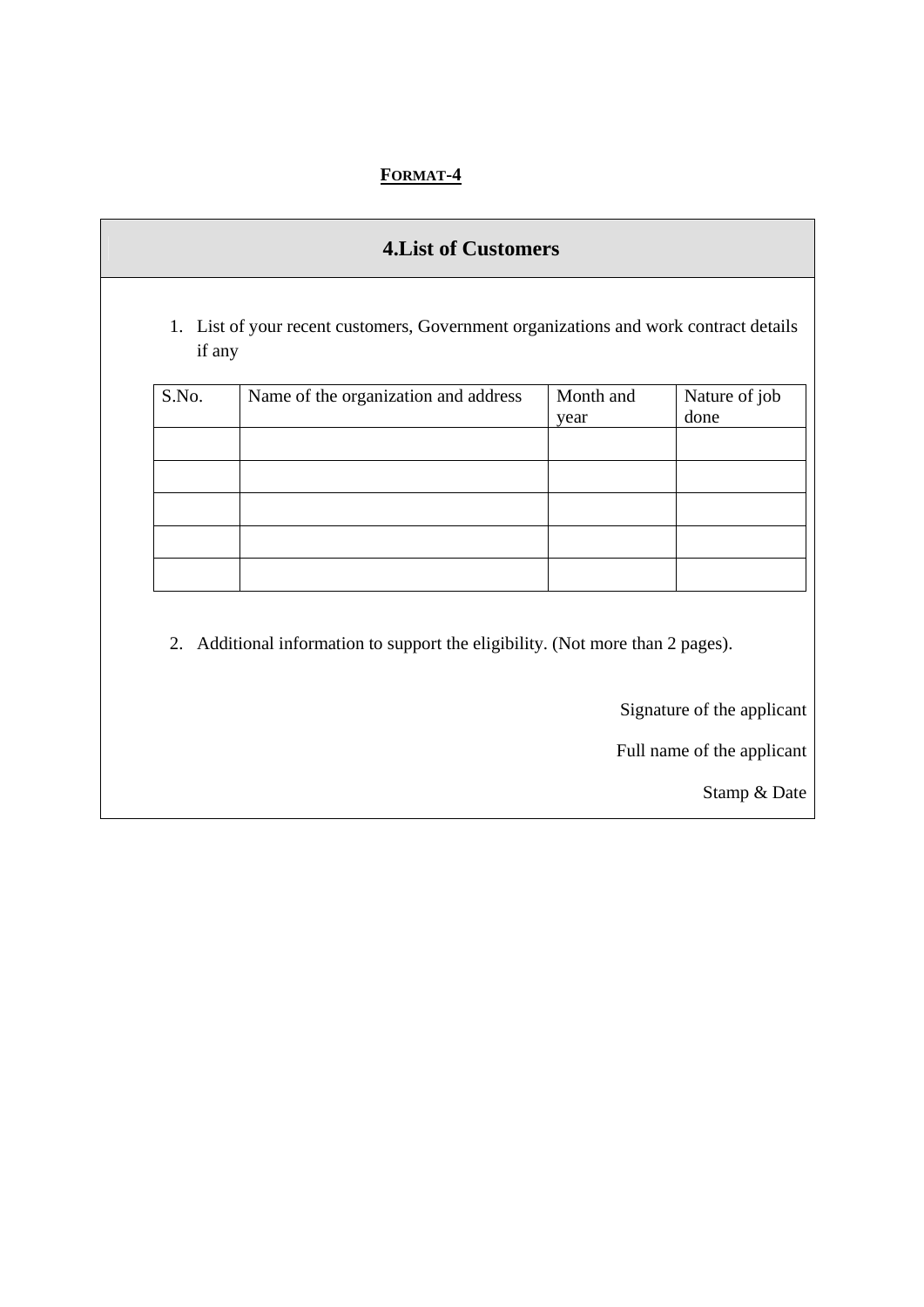# **FORMAT-5**

|                | No of employees working in your organization |                            |
|----------------|----------------------------------------------|----------------------------|
| <b>Regular</b> | Contractual                                  | Casual                     |
|                |                                              |                            |
|                |                                              |                            |
|                |                                              |                            |
|                |                                              |                            |
|                |                                              |                            |
|                |                                              | Signature of the applicant |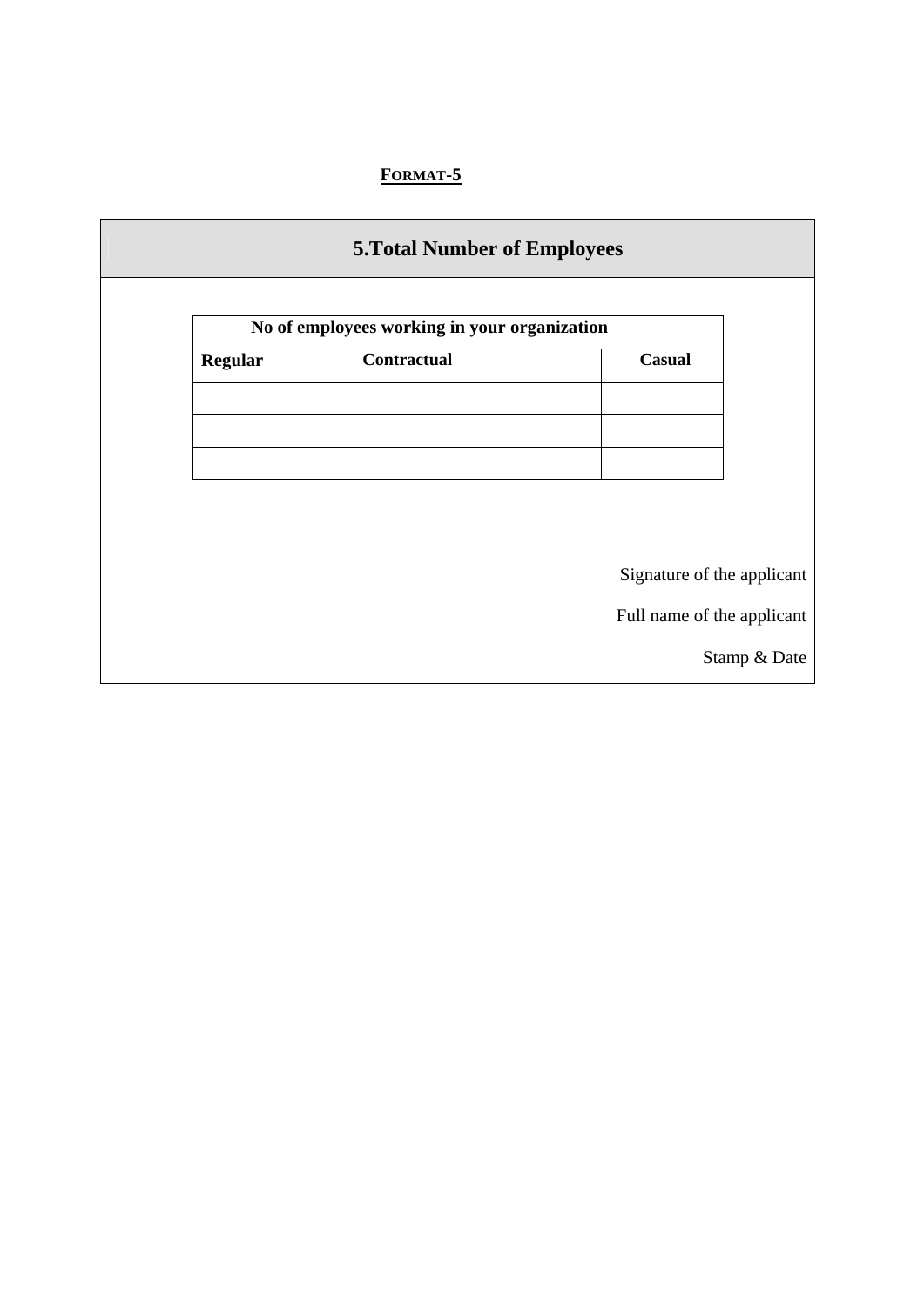# **Section V**

# **Condition for Empanelment of printers**

## **i) Terms & Condition**

- 1. Copies for printing will range from a minimum of 1000 copies to 20000 copies.
- **2.** The printer must ensure that the printing of text and **wrapper pages**, **lamination of wrapper pages**, stitching and perfect binding of books etc shall be done as per the NIMI **specification**.
- **3.** Works should be carried out to NIMI's satisfaction and **PRINTED SAMPLES** of different forms/ pages including cover page must be **approved by Director, NIMI**  before taking up printing of the entire lot and also a sample book should be given.
- **4.** The Printers who are empanelled by NIMI should submit a **bank guarantee** for an amount of **Rs. 50000/- (Rupees Fifty Thousand only)**
- 5. Order quantity will **range from 1000 copies to 20000 copies**. All order quantity will vary from job to job based on the requirement.
- 6. No of pages of book pages to be printed is minimum **64 pages** to **maximum 500 pages**
- 7. Printers should do both **sewing with perfect binding** and **direct perfect binding** jobs based on needs of NIMI.
- 8. **Delivery date** of finished book should **not exceed 10 days** from the date of materials and positive received from NIMI.
- 9. Printers should **arrange the transport to collect the required raw materials** (CD, Positives, Paper & Board ) from NIMI office at their own cost.
- 10. Printers should **arrange to deliver the finished books to NIMI office at their own cost.**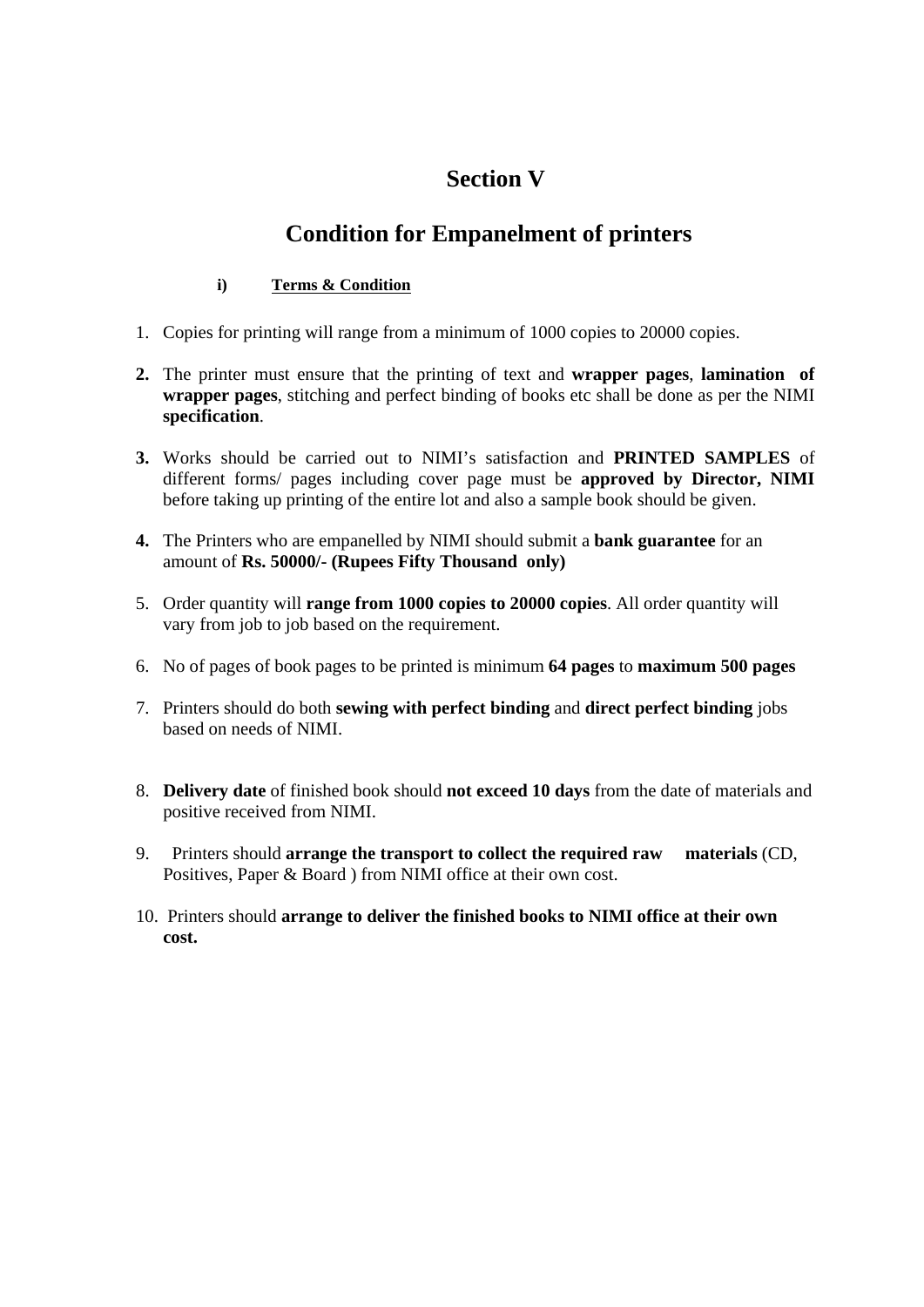## **ii) Patent Rights**

- 1. In order to effect the printing of the titles or publications owned by the publisher, the publisher shall issue printing work order to the printing house, that clearly states the titles, jobs involved, items supplied by publisher and the terms and conditions.
- 2. The printing house shall accomplish the printing work as stipulated by the publisher.
- 3. In order to keep the quality of the printing work effective, the publisher shall assure that the provision of scripts, photographs and other images that might be submitted in CD or any other acceptable electronic media are in the standard qualities. The Printing house shall verify the quality of the content in the CD, before printing.
- 4. None of the work shall violate any common law or any other rights, specifically the rules and regulations of the press law, and jeopardize the legal status of the publisher.
- 5. Payment shall be made in accordance with the payment terms as specified in the printing work order.
- 6. The printing house agrees to accept any provision of scripts, design, photograph and any other image after assuring their standard and qualities.
- 7. In accordance with the agreement, the printing house shall provide the printed books by assuring the quality of the printing, size of the book, and the number of copies in a given period of time.
- 8. The printing house shall not produce more copies than the publisher's order.
- 9. The Printing house shall not distribute or sell even a single copy to the third party.
- 10. The printing house shall not transfer the script to the third party in order to get illicit money.
- 11. The printing house shall be held responsible for errors which may appear during the printing process.
- 12. In case, the Publisher come to know that the Printing House violated the terms of this Agreement, damages will be claimed to the tune of Rs.3.5 lakhs per title and penal action will be initiated as per the appropriate statutory provisions.
- 13. All applicable rights to patents, copyrights, trademarks and trade secrets of the publication of the publisher are retained exclusively by the Publisher, and the Printing house shall acquire no rights or interests in the publications of the publisher. The Printing house acknowledges that the confidentiality of the publications of the publisher, including the contents in the publications, is essential to the business of the Publisher. The Printing house hereby agrees not to disclose to any person whatsoever at any time during or after the printing works of the publications and the contents of the publications or titles contained therein, or to permit any person whatsoever to examine or make copies of any part of the publications or other information regarding or generated by the publisher which come into the Printing house's possession or under the Printing house's control by reason of this agreement and printing work orders. The printing house acknowledges that disclosure of any information regarding the publications will give rise to irreparable injury to the Publisher, which will amount to breach of the agreement inadequately compensable in damages. Accordingly, the Printing house hereby consents to obtaining by the Publisher of injunctive relief against the breach or threatened breach of the undertakings of the Printing house contained herein.
- 14. At the conclusion of the printing works, the printing house shall, and hereby agrees to, erase or destroy copies of the contents either physical copy or digital copy of the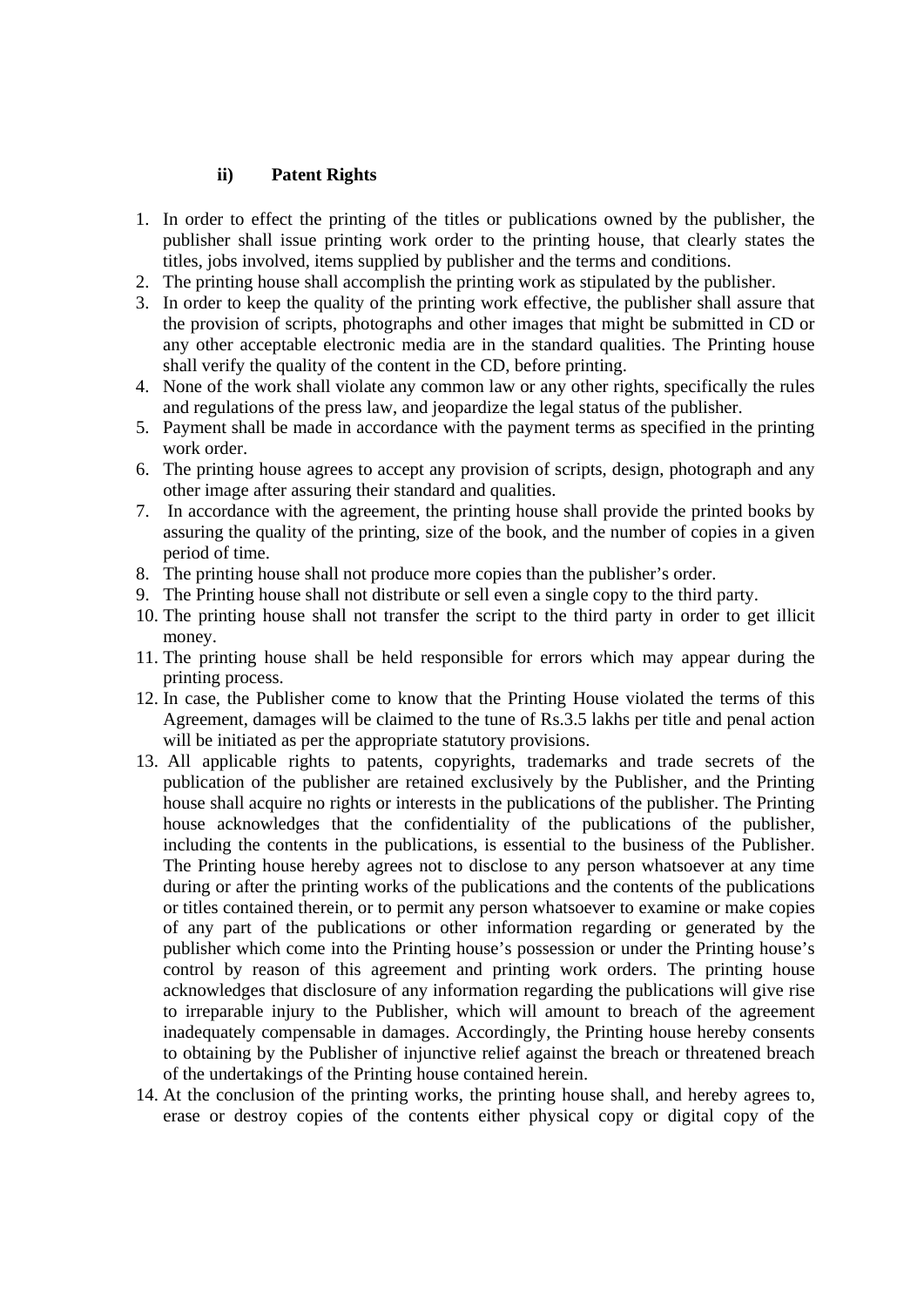publications, or titles or any portions thereof, or any information generated thereby, whether such be in digital, electronic, magnetic, printed or other form. The printing house further agrees that, it will not copy or permit to be copied any contents of the publications or titles involved in printing works. The Printing house further agrees to take such steps as may be necessary or appropriate to maintain confidentiality of the works and the contents therein during such time as the publication may be evident on the Printing house's computer equipment or otherwise in the control of the Printing house or its employees, in a manner at least as secure as the Printing house maintains its own most confidential information and data.

## **iii) Entire Agreement**

The Empanelment Agreement constitutes the entire agreement between the NIMI and the Printer and supersedes all communications, negotiations and agreements (whether written or verbal) of the parties with respect thereto made prior to the date of Empanelment Agreement.

No amendment or other variation of the Contract Agreement shall be valid unless it is in writing, is dated, expressly refers to the Contract Agreement, and is signed by duly authorized representative of each party thereto.

## **iv) Inspections and Tests**

The NIMI has all the rights to enter into the premises of its empanelled Printers at Any time and day for inspection of the press and make on the spot inquiries whether any job assigned by the NIMI is in progress or not. The Printer shall extend his/her Full cooperation to facilitate the inspection and answer the queries of the inspecting Official to his/their fullest satisfaction.

The inspections and tests by the inspecting official(s) may be conducted on the Premises of the Printer or at point of delivery and/or at the final destination of the Goods. If conducted on the premises of the Printer, all reasonable facilities and Assistance shall be furnished to the Inspector(s) at no charge to the NIMI.

Should any inspected Goods fail to conform to the specifications, the NIMI may Reject them and the Printer shall either replace the rejected goods or make all Alterations necessary to meet specified requirements free of cost to the NIMI, within a period of 10 (Ten) days of intimating such rejection/or as instructed by the NIMI.

The NIMI's right to inspect, test and where necessary, reject the Goods after the Goods' arrival at the final destination shall in no way be limited or waived by reason of The Goods having previously been inspected, tested and passed by the NIMI or its Representative prior to the Goods dispatch from the place of the Printer.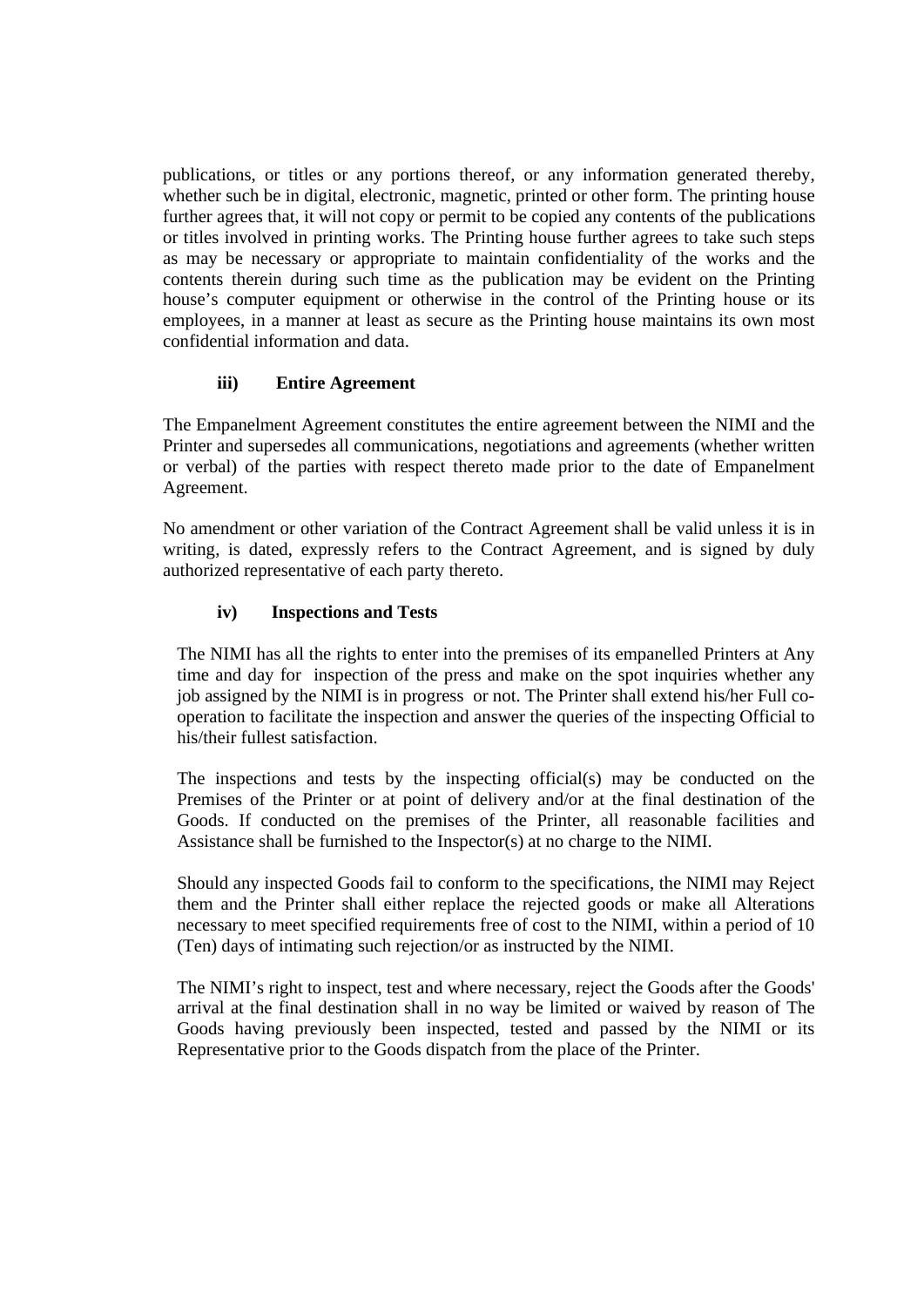#### **v) Packing and Documents**

 Bundles should be packed properly with packing sheets with strips making across the bundles. Information slip (Name of the book and qty per bundle) duly printed should be pasted any one side of the bundles. The supply of books at NIMI office, Guindy, Chennai-32, will be taken between 10.00 a.m. to 4.00 p.m.

 Shortage of books in the bundles is not acceptable. However the intact bundle in which short books were found the same shall be informed the respective printer to supply the short fall.

## **vi) Security and Insurance against Paper Issued by the NIMI**

 The paper for printing of text and cover of the assigned jobs will be issued by the NIMI and lifted by the Printer from NIMI's Godown / place mentioned by NIMI.

 The Paper issued by the NIMI and received by the Printer shall be fully insured for its full value by the Printer at his/her own cost against loss or damage incidental to printing or acquisition, transportation, storage and delivery. The insurance policy should be made in the name of the Director NIMI.

#### **vii) Rates**

Empanelled printers will have to quote their rates through E-tender portal for which separate information will be send.

#### **viii) Delays in the Printer's Performance**

Delivery of the Goods and performance of the Services shall be made by the Printer in Accordance with the time schedule specified by the NIMI in the Job Order issued against each Job and accepted by the Printer.

Any inordinate delay by the Printer in its delivery obligations shall render the Printer liable to any or all of the following:

a. cancellation of the order totally,

b. forfeiture of its Security Money,

- c. liquidated Damages/Recoveries and/or
- d. Termination of the Empanelment Agreement.

 If at any time during performance of the job, the Printer should encounter conditions impeding timely delivery of the Goods, the Printer shall promptly notify the NIMI in writing of the facts of the delay, its likely duration and its cause(s). As soon as practicable after receipt of the Printer's notice, the NIMI shall evaluate the situation and may, at its discretion, extend the time given to the Printer for only two jobs in a calendar year, in such case the extension shall be ratified by the parties by amendment of the Job Order placed by the NIMI.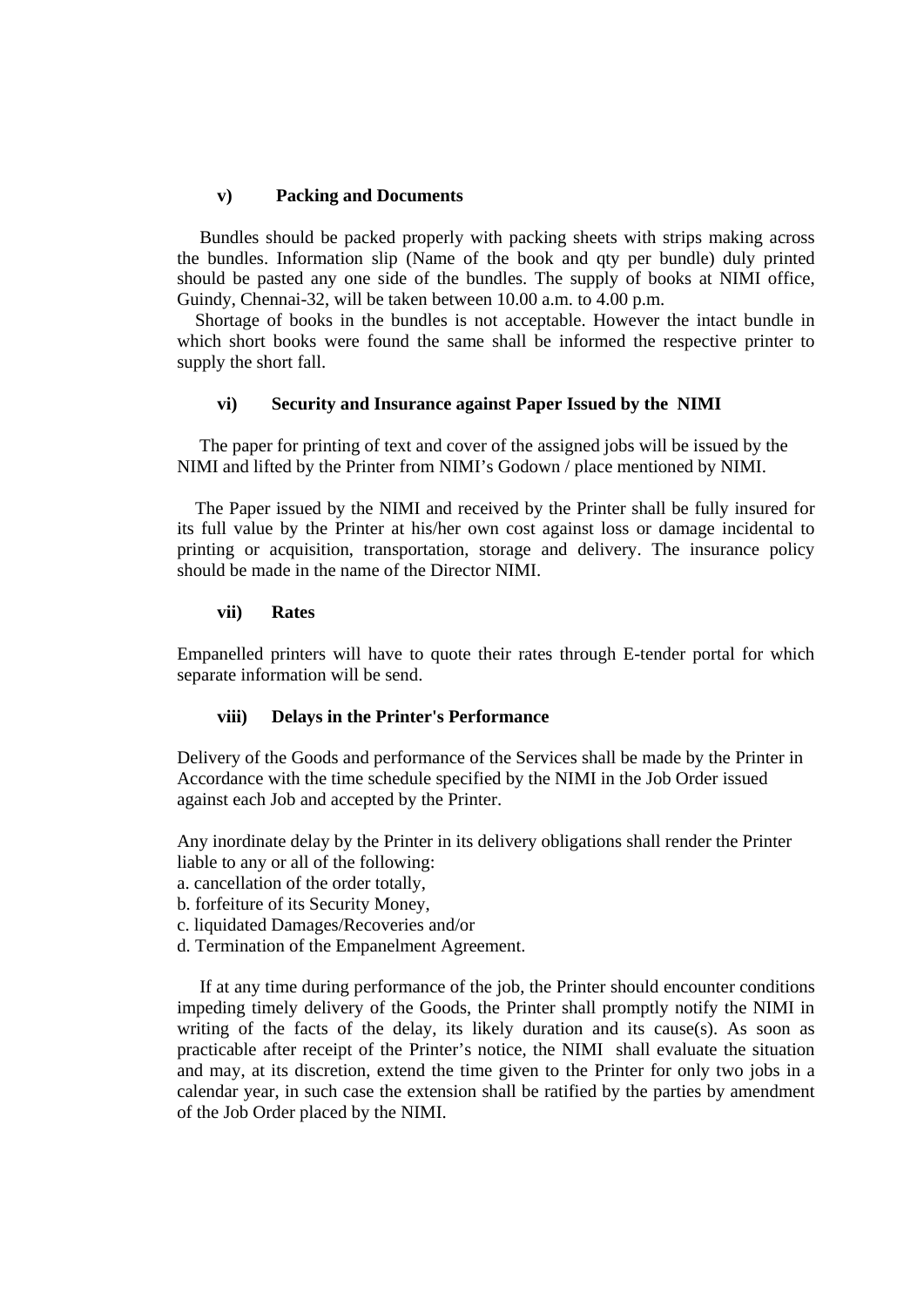#### **ix) Removal from the Panel of Printer**

 Refusal of job by an empanelled Printer in two subsequent printing session to accept and execute the job, orders for which have been placed by the NIMI, for the reasons not Covered under Force Majeure shall be viewed as violation of the Empanelment Agreement and the NIMI has the right to remove the name of the Printer from the Panel of Printers after issuing a Show Cause Notice, and after considering the reply. If the Printer wants to be heard in person, NIMI will provide him an opportunity to do so.

 Refusal of Printer to accept and execute low print order job(s) by preference shall be deemed as violation of the Empanelment Agreement leading to removal of the name from the Panel of Printers of such printers after issuing a Show Cause Notice.

 A Printer failing to supply the books within the time period(s) as specified in the Job Order or within extension thereof granted by the NIMI in a printing session for any of the three out of every five jobs assigned to him/her for execution and liquidated damages in this regard has been imposed on him/her on all such occasions, shall be removed from the Panel of Printers in accordance with procedure .

 Printers failing twice in a printing session in executing the print jobs out of every five jobs assigned to him/her to the satisfaction of the NIMI but the goods have been accepted by the NIMI with warning for unsatisfactory execution and or liquidated damages have been recovered for poor/unsatisfactory production is liable to be removed from the panel of NIMI Printers.

 Use of paper by the Printer other than provided by the NIMI in any of the jobs assigned by the NIMI is a fraudulent action and in such cases Printer shall be removed from the Panel of Printers and Security Deposit forfeited.

 The Printer involved in any fraudulent activity proved beyond doubt shall be removed from the Panel of Printers after issuing Show Cause Notice and not finding the reply satisfactory. In such cases the Printer may also be black listed and legal action against the Printer may also be initiated.

 If the Printer shifts machinery and equipment after empanelment to a different place, without prior intimation to the NIMI, the Printer shall be liable for removal from the Panel of Printers.

 If the printer disposes of the machine(s) thus falling short to fulfill the minimum criteria of empanelment shall be removed from the Panel of NIMI Printers after considering Printer's reply to the Show Cause Notice.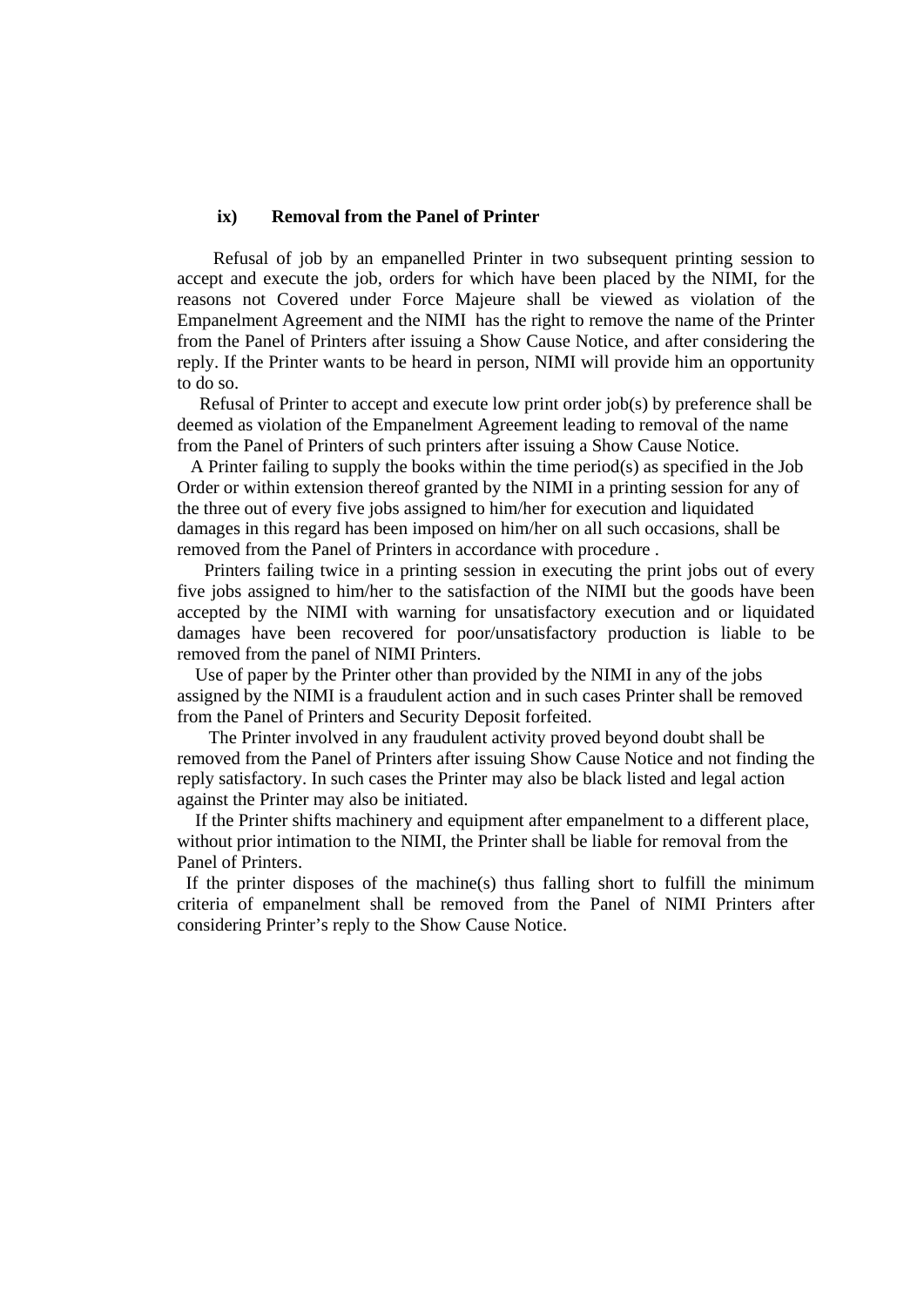#### **Annexure-I**

#### **PRINTERS' CHECK-LIST FOR APPLICATION FORM**

Before submitting the Application Form (duly filled in) please ensure that you have attached the following documents (self attested photocopy) and the said formalities completed.

1. Copy of the License / Registration to run the press (of all the premises where printing and binding machineries etc. are installed) issued by concerned local Govt. body.

2. Copies of Print Job Orders for book production received by printer in the last 2 (two) years.

3. Copy of the Registered Partnership Deed, if the firm is a Partnership concern.

4. Copy of the Memorandum of Association, if the firm is a Private Limited Company.

5. Copy of the document(s) establishing Proprietorship, if the firm belongs to an individual.

6. Copy of the Pan Card, VAT registration and Sales Tax Registration

8. Copy of the document(s) establishing the status of all the premises (owned/rented or on lease as the case may be) where the machines are installed.

(a) Copy of the House Tax payment receipt if the premise is/are owned by the printer.

(b) Copy of the Lease Deed/Rent Agreement if the premises are hired.

9. An Self Affidavit given by authorized signatory stating that no case is pending against the firm with regards to the Copy Right Act and the press/concern has never been black-listed by any Government/Semi Govt./Govt. Undertaking or by any Autonomous Organization.

10. An Self Affidavit given by authorized signatory stating that all the information provided in the Application are correct to the best of his/her knowledge and belief as per annexure-II.

11. Application for empanelment is to be given in the prescribed formats enclosed as Section-IV.